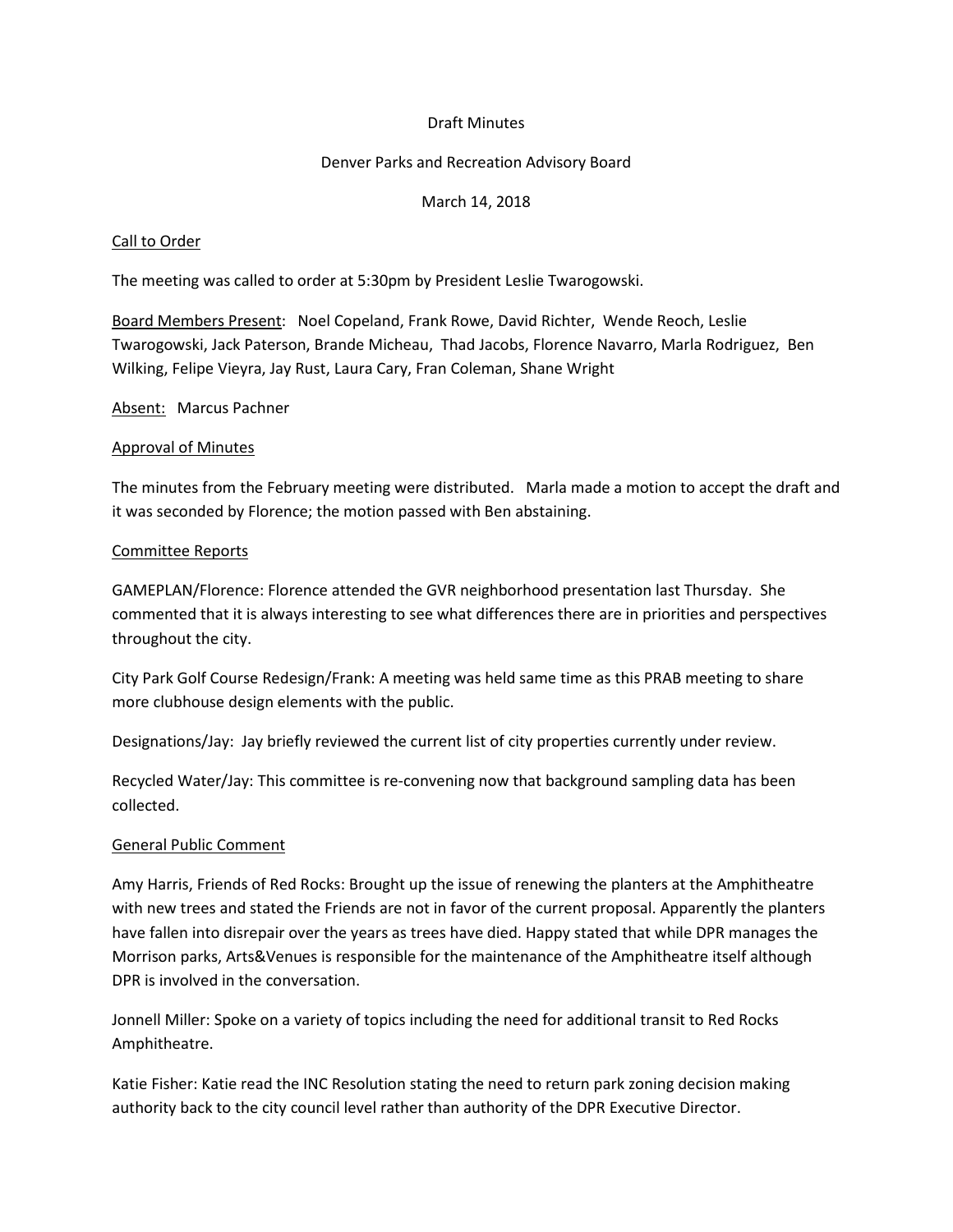Maggie Price, Hank Bootz, Marlene Johnson, Tom Norris: Spoke in favor of the INC resolution for reasons of greater accountability and visibility to the public.

Helene Orr: Spoke about her concern for the removal of mature trees at City Park Golf Course as affected by the water detention redesign project.

Ean Tafoya: Spoke in support of the renewal of Red Rocks planters for their original function to contain trees. Spoke in favor of adding to the tree canopy along 16<sup>th</sup> St Mall.

# Executive Directors Report (Happy Haynes, with Fred Weiss, Laura Morales, Jane Broida, Rob Davis,)

Happy reiterated Jay's comments about the Recycled Water Committee and the need to study sampling data and consider possible options for trees affected by use of recycled water. Jane provided an update on two pilot projects funded by GOCO/Inspire grants. "Go Wild" links ongoing city projects with surrounding cities and counties. "My Outdoor Colorado" is coordinating a large number of partner organizations for programs serving the Westwood community. Related projects include the Cole neighborhood and Russell Square Park. Happy also reported on the City Park Master Plan update process. Further, an arts & culture survey is underway within Recreation department programs to see how to diversify programming beyond traditional athletics and thus appeal to a wider audience. The GAMEPLAN survey will end at end of the month. The Fairfax park planning process is proceeding with two additional meeting planned for April; to date community input has centered around what amenities and features the community would like to see; this input is critical for determining which parcel will best serve those needs. Fred spoke about the current DPR review of alcohol policy within the Park system and the complexity of issues related to same. The policy review has included both internal and other agencies (e.g., DPD). A public survey is planned for April, and a completed Draft to be presented to PRAB in July. Fred stated that the general rule shall be to follow state law as affected by the impending legislative elimination of the 3.2 beer category. Jay asked about Home Rule in Denver (Happy: state law dictates policy). Frank commented on Councilwoman Black's difficulty navigating policy inconsistencies in hosting last years' SxSE event.

## Presentations

16<sup>th</sup> Street Mall Redesign: Jason Whitlock, Principal City Planner for Urban Design

Jason's presentation largely covered considerations for improving pedestrian flow and optimized space utilization for a variety of activities. Essentially some changes in bus lanes is envisioned. Boardmembers inquired about a host of related concerns; not the least of which was how the tree canopy would be affected. Overall the number of trees is projected to increase nearly 50% along the mall – but at a cost of removal of existing trees and the recovery time (growth) of new plantings. Fran asked about tree